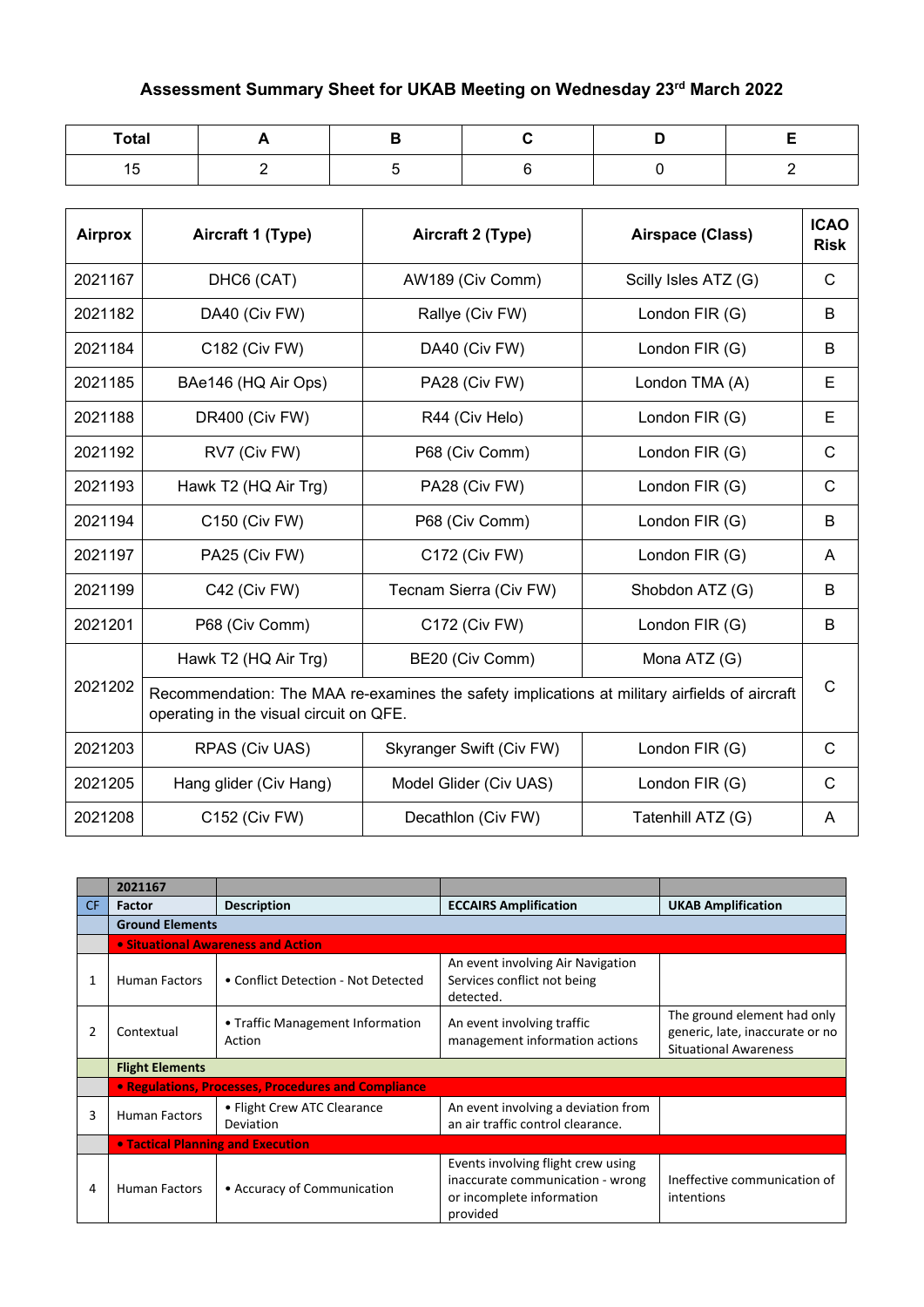| 5  | <b>Human Factors</b> | • Action Performed Incorrectly                                        | Events involving flight crew<br>performing the selected action<br>incorrectly                                                                       | Incorrect or ineffective<br>execution                            |
|----|----------------------|-----------------------------------------------------------------------|-----------------------------------------------------------------------------------------------------------------------------------------------------|------------------------------------------------------------------|
| 6  | <b>Human Factors</b> | • Insufficient Decision/Plan                                          | Events involving flight crew not<br>making a sufficiently detailed<br>decision or plan to meet the needs<br>of the situation                        | Inadequate plan adaption                                         |
|    |                      | <b>.</b> Situational Awareness of the Conflicting Aircraft and Action |                                                                                                                                                     |                                                                  |
| 7  | <b>Human Factors</b> | • Flight crew response to<br>communications                           | An event related to the flight crew<br>taking the incorrect action<br>following communication                                                       |                                                                  |
| 8  | <b>Human Factors</b> | • Monitoring of Communications                                        | Events involving flight crew that did<br>not appropriately monitor<br>communications                                                                |                                                                  |
| 9  | <b>Human Factors</b> | • Understanding/Comprehension                                         | Events involving flight crew that did<br>not understand or comprehend a<br>situation or instruction                                                 | Pilot did not assimilate<br>conflict information                 |
|    |                      | <b>• Electronic Warning System Operation and Compliance</b>           |                                                                                                                                                     |                                                                  |
| 10 | Contextual           | • Other warning system operation                                      | An event involving a genuine<br>warning from an airborne system<br>other than TCAS.                                                                 |                                                                  |
|    | • See and Avoid      |                                                                       |                                                                                                                                                     |                                                                  |
| 11 | <b>Human Factors</b> | • Incorrect Action Selection                                          | Events involving flight crew<br>performing or choosing the wrong<br>course of action                                                                | Pilot flew close enough to<br>cause concern                      |
| 12 | <b>Human Factors</b> | • Perception of Visual Information                                    | Events involving flight crew<br>incorrectly perceiving a situation<br>visually and then taking the wrong<br>course of action or path of<br>movement | Pilot was concerned by the<br>proximity of the other<br>aircraft |

|                | 2021182                                  |                                                                |                                                                                                                             |                                                                                                 |  |
|----------------|------------------------------------------|----------------------------------------------------------------|-----------------------------------------------------------------------------------------------------------------------------|-------------------------------------------------------------------------------------------------|--|
| <b>CF</b>      | <b>Factor</b>                            | <b>Description</b>                                             | <b>ECCAIRS Amplification</b>                                                                                                | <b>UKAB Amplification</b>                                                                       |  |
|                | <b>Flight Elements</b>                   |                                                                |                                                                                                                             |                                                                                                 |  |
|                | <b>. Tactical Planning and Execution</b> |                                                                |                                                                                                                             |                                                                                                 |  |
| 1              | <b>Human Factors</b>                     | • Communications by Flight<br>Crew with ANS                    | An event related to the communications<br>between the flight crew and the air<br>navigation service.                        | Pilot did not request<br>appropriate ATS service or<br>communicate with<br>appropriate provider |  |
|                |                                          | • Situational Awareness of the Conflicting Aircraft and Action |                                                                                                                             |                                                                                                 |  |
| $\overline{2}$ | Contextual                               | • Situational Awareness and<br><b>Sensory Events</b>           | Events involving a flight crew's<br>awareness and perception of situations                                                  | Pilot had no, late, inaccurate<br>or only generic, Situational<br>Awareness                     |  |
|                | • See and Avoid                          |                                                                |                                                                                                                             |                                                                                                 |  |
| 3              | <b>Human Factors</b>                     | • Identification/Recognition                                   | Events involving flight crew not fully<br>identifying or recognising the reality of a<br>situation                          | Late sighting by one or both<br>pilots                                                          |  |
| 4              | <b>Human Factors</b>                     | • Monitoring of Other Aircraft                                 | Events involving flight crew not fully<br>monitoring another aircraft                                                       | Non-sighting or effectively a<br>non-sighting by one or both<br>pilots                          |  |
| 5              | Contextual                               | • Visual Impairment                                            | Events involving impairment due to an<br>inability to see properly                                                          | One or both aircraft were<br>obscured from the other                                            |  |
|                | • Outcome Events                         |                                                                |                                                                                                                             |                                                                                                 |  |
| 6              | Contextual                               | • Near Airborne Collision with<br>Aircraft                     | An event involving a near collision by an<br>aircraft with an aircraft, balloon, dirigible<br>or other piloted air vehicles |                                                                                                 |  |

|      | 2021184                            |                                  |                                                                     |                           |
|------|------------------------------------|----------------------------------|---------------------------------------------------------------------|---------------------------|
| ∥ CF | <b>Factor</b>                      | <b>Description</b>               | <b>ECCAIRS Amplification</b>                                        | <b>UKAB Amplification</b> |
|      | <b>Ground Elements</b>             |                                  |                                                                     |                           |
|      | • Manning and Equipment            |                                  |                                                                     |                           |
|      | Organisational                     | • ATM Staffing and<br>Scheduling | An event related to the planning and<br>scheduling of ATM personnel |                           |
|      | • Situational Awareness and Action |                                  |                                                                     |                           |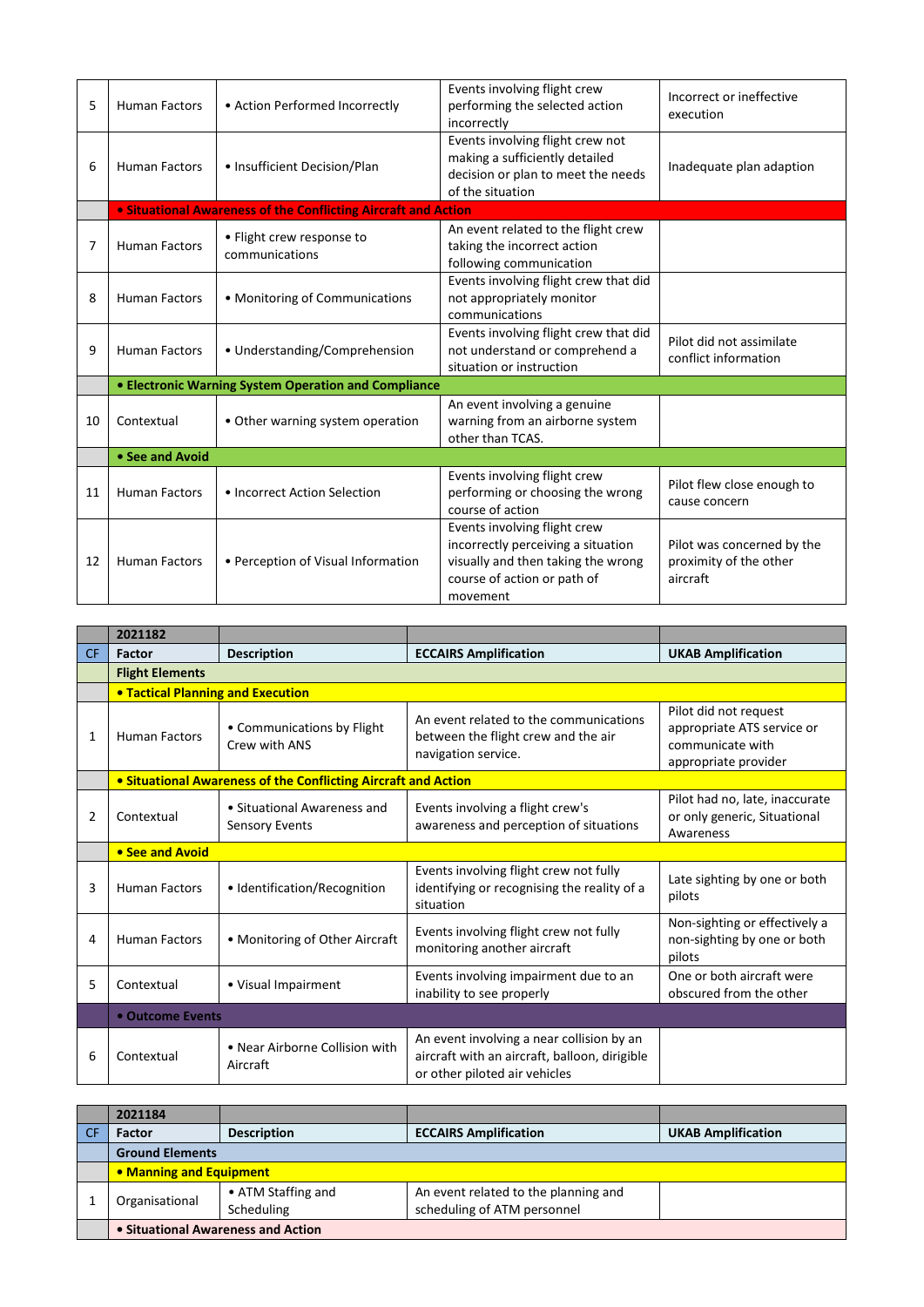| $\overline{2}$ | Contextual                                                     | Information<br><b>ANS</b><br>Flight<br>Provision     | Provision of ANS flight information                                                                                         | The ATCO/FISO was not<br>required to monitor the flight<br>under a Basic Service |  |
|----------------|----------------------------------------------------------------|------------------------------------------------------|-----------------------------------------------------------------------------------------------------------------------------|----------------------------------------------------------------------------------|--|
| 3              | Contextual                                                     | • ATM Service Effects                                | An event affecting Air Traffic<br>Management operations.                                                                    | Controller not able to provide<br>requested ATS                                  |  |
|                | <b>Flight Elements</b>                                         |                                                      |                                                                                                                             |                                                                                  |  |
|                | <b>• Tactical Planning and Execution</b>                       |                                                      |                                                                                                                             |                                                                                  |  |
| 4              | <b>Human Factors</b>                                           | • Action Performed<br>Incorrectly                    | Events involving flight crew performing<br>the selected action incorrectly                                                  | Incorrect or ineffective<br>execution                                            |  |
|                | • Situational Awareness of the Conflicting Aircraft and Action |                                                      |                                                                                                                             |                                                                                  |  |
| 5              | Contextual                                                     | • Situational Awareness and<br><b>Sensory Events</b> | Events involving a flight crew's<br>awareness and perception of situations                                                  | Pilot had no, late, inaccurate<br>or only generic, Situational<br>Awareness      |  |
|                | • See and Avoid                                                |                                                      |                                                                                                                             |                                                                                  |  |
| 6              | <b>Human Factors</b>                                           | • Identification/Recognition                         | Events involving flight crew not fully<br>identifying or recognising the reality of a<br>situation                          | Late sighting by one or both<br>pilots                                           |  |
|                | • Outcome Events                                               |                                                      |                                                                                                                             |                                                                                  |  |
|                | Contextual                                                     | • Near Airborne Collision with<br>Aircraft           | An event involving a near collision by an<br>aircraft with an aircraft, balloon, dirigible<br>or other piloted air vehicles |                                                                                  |  |

|    | 2021185                                                        |                      |                                                                                                                                                              |                                                               |
|----|----------------------------------------------------------------|----------------------|--------------------------------------------------------------------------------------------------------------------------------------------------------------|---------------------------------------------------------------|
| CF | <b>Factor</b>                                                  | <b>Description</b>   | <b>ECCAIRS Amplification</b>                                                                                                                                 | <b>UKAB Amplification</b>                                     |
|    | <b>Flight Elements</b>                                         |                      |                                                                                                                                                              |                                                               |
|    | • Situational Awareness of the Conflicting Aircraft and Action |                      |                                                                                                                                                              |                                                               |
|    | <b>Human Factors</b>                                           | • Unnecessary Action | Events involving flight crew performing<br>an action that was not required                                                                                   | Pilot was concerned by the<br>proximity of the other aircraft |
|    | • Electronic Warning System Operation and Compliance           |                      |                                                                                                                                                              |                                                               |
|    | Contextual                                                     | • ACAS/TCAS RA       | An event involving a genuine airborne<br>collision avoidance system/traffic alert<br>and collision avoidance system resolution<br>advisory warning triggered |                                                               |

|           | 2021188                |                                                                |                                                                                                                                                  |                                                                                  |
|-----------|------------------------|----------------------------------------------------------------|--------------------------------------------------------------------------------------------------------------------------------------------------|----------------------------------------------------------------------------------|
| <b>CF</b> | Factor                 | <b>Description</b>                                             | <b>ECCAIRS Amplification</b>                                                                                                                     | <b>UKAB Amplification</b>                                                        |
|           | <b>Ground Elements</b> |                                                                |                                                                                                                                                  |                                                                                  |
|           |                        | • Situational Awareness and Action                             |                                                                                                                                                  |                                                                                  |
| 1         | Contextual             | Flight<br>Information<br><b>ANS</b><br>Provision               | Provision of ANS flight information                                                                                                              | The ATCO/FISO was not<br>required to monitor the flight<br>under a Basic Service |
|           | <b>Flight Elements</b> |                                                                |                                                                                                                                                  |                                                                                  |
|           |                        | • Situational Awareness of the Conflicting Aircraft and Action |                                                                                                                                                  |                                                                                  |
| 2         | Contextual             | • Situational Awareness and<br><b>Sensory Events</b>           | Events involving a flight crew's<br>awareness and perception of situations                                                                       | Pilot had no, late or only<br>generic, Situational<br>Awareness                  |
|           |                        | • Electronic Warning System Operation and Compliance           |                                                                                                                                                  |                                                                                  |
| 3         | Contextual             | • Other warning system<br>operation                            | An event involving a genuine warning<br>from an airborne system other than<br>TCAS.                                                              |                                                                                  |
|           | • See and Avoid        |                                                                |                                                                                                                                                  |                                                                                  |
| 4         | <b>Human Factors</b>   | • Identification/Recognition                                   | Events involving flight crew not fully<br>identifying or recognising the reality of a<br>situation                                               | Late sighting by one or both<br>pilots                                           |
| 5         | <b>Human Factors</b>   | • Perception of Visual<br>Information                          | Events involving flight crew incorrectly<br>perceiving a situation visually and then<br>taking the wrong course of action or path<br>of movement | Pilot was concerned by the<br>proximity of the other<br>aircraft                 |

|      | 2021192                |                    |                              |                           |  |
|------|------------------------|--------------------|------------------------------|---------------------------|--|
| I CF | Factor                 | <b>Description</b> | <b>ECCAIRS Amplification</b> | <b>UKAB Amplification</b> |  |
|      | <b>Ground Elements</b> |                    |                              |                           |  |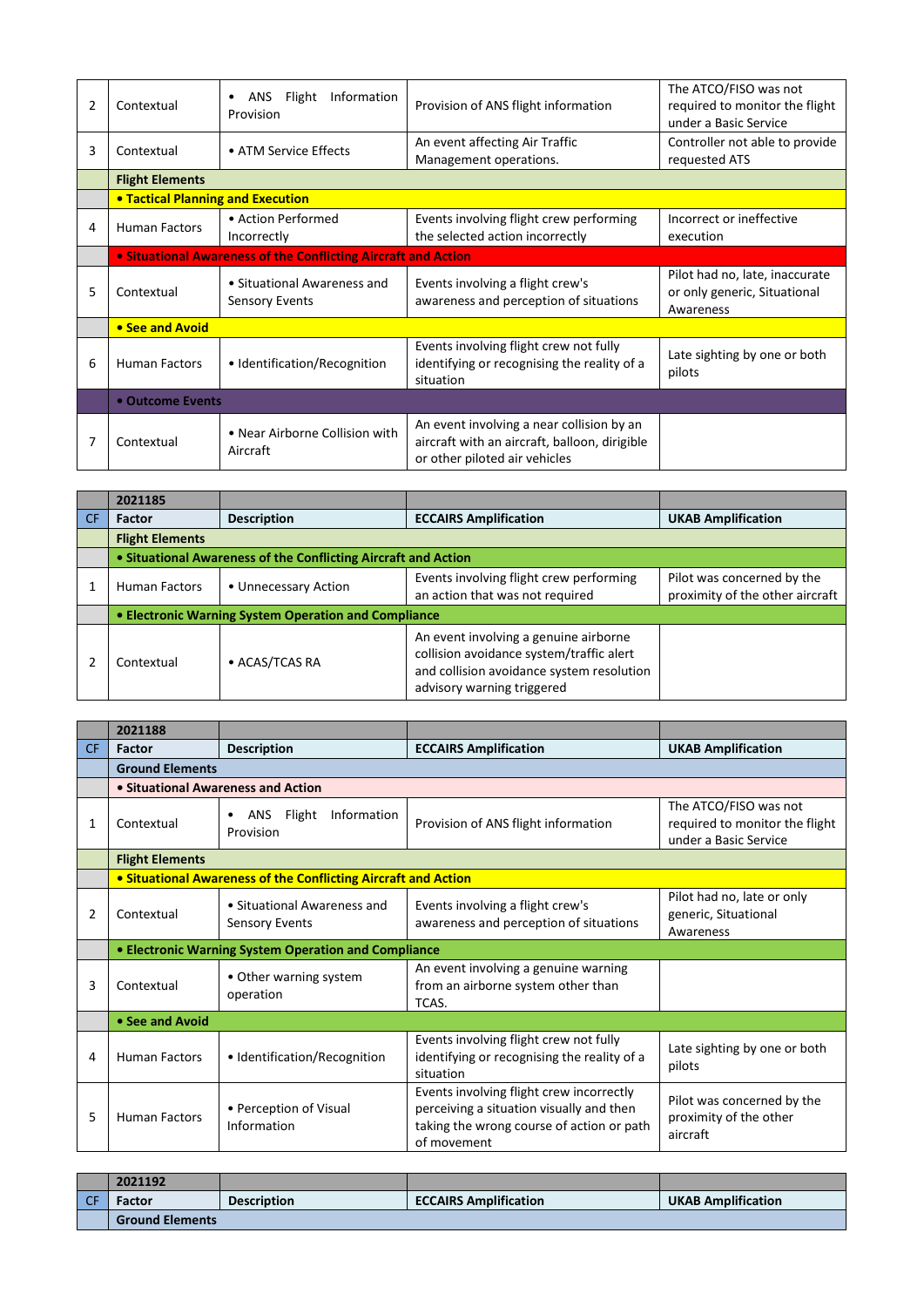|   | • Situational Awareness and Action |                                                                       |                                                                                                                                                  |                                                                                             |  |
|---|------------------------------------|-----------------------------------------------------------------------|--------------------------------------------------------------------------------------------------------------------------------------------------|---------------------------------------------------------------------------------------------|--|
| 1 | Contextual                         | Information<br>• ANS Flight<br>Provision                              | Provision of ANS flight information                                                                                                              | The ATCO/FISO was not<br>required to monitor the flight<br>under a Basic Service            |  |
|   |                                    | • Electronic Warning System Operation and Compliance                  |                                                                                                                                                  |                                                                                             |  |
| 2 | Technical                          | • STCA Warning                                                        | An event involving the triggering of a<br>Short Term Conflict Alert (STCA) Warning                                                               |                                                                                             |  |
|   | <b>Flight Elements</b>             |                                                                       |                                                                                                                                                  |                                                                                             |  |
|   |                                    | <b>. Situational Awareness of the Conflicting Aircraft and Action</b> |                                                                                                                                                  |                                                                                             |  |
| 3 | Contextual                         | • Situational Awareness and<br><b>Sensory Events</b>                  | Events involving a flight crew's<br>awareness and perception of situations                                                                       | Pilot had no, late or only<br>generic, Situational<br>Awareness                             |  |
|   |                                    | <b>• Electronic Warning System Operation and Compliance</b>           |                                                                                                                                                  |                                                                                             |  |
| 4 | <b>Human Factors</b>               | • Response to Warning<br>System                                       | An event involving the incorrect response<br>of flight crew following the operation of<br>an aircraft warning system                             | CWS misinterpreted, not<br>optimally actioned or CWS<br>alert expected but none<br>reported |  |
|   | • See and Avoid                    |                                                                       |                                                                                                                                                  |                                                                                             |  |
| 5 | <b>Human Factors</b>               | • Identification/Recognition                                          | Events involving flight crew not fully<br>identifying or recognising the reality of a<br>situation                                               | Late sighting by one or both<br>pilots                                                      |  |
| 6 | <b>Human Factors</b>               | • Lack of Individual Risk<br>Perception                               | Events involving flight crew not fully<br>appreciating the risk of a particular<br>course of action                                              | Pilot flew close enough to<br>cause concern                                                 |  |
| 7 | <b>Human Factors</b>               | • Perception of Visual<br>Information                                 | Events involving flight crew incorrectly<br>perceiving a situation visually and then<br>taking the wrong course of action or path<br>of movement | Pilot was concerned by the<br>proximity of the other aircraft                               |  |
| 8 | Contextual                         | • Visual Impairment                                                   | Events involving impairment due to an<br>inability to see properly                                                                               | One or both aircraft were<br>obscured from the other                                        |  |

|                | 2021193                                  |                                                                |                                                                                                                                                           |                                                                             |
|----------------|------------------------------------------|----------------------------------------------------------------|-----------------------------------------------------------------------------------------------------------------------------------------------------------|-----------------------------------------------------------------------------|
| <b>CF</b>      | <b>Factor</b>                            | <b>Description</b>                                             | <b>ECCAIRS Amplification</b>                                                                                                                              | <b>UKAB Amplification</b>                                                   |
|                | <b>Flight Elements</b>                   |                                                                |                                                                                                                                                           |                                                                             |
|                | <b>• Tactical Planning and Execution</b> |                                                                |                                                                                                                                                           |                                                                             |
| 1              | <b>Human Factors</b>                     | • Accuracy of Communication                                    | Events involving flight crew using<br>inaccurate communication - wrong or<br>incomplete information provided                                              | Ineffective communication of<br>intentions                                  |
| $\overline{2}$ | <b>Human Factors</b>                     | • Pre-flight briefing and flight<br>preparation                | An event involving incorrect, poor or<br>insufficient pre-flight briefing                                                                                 |                                                                             |
|                |                                          | • Situational Awareness of the Conflicting Aircraft and Action |                                                                                                                                                           |                                                                             |
| 3              | Contextual                               | • Situational Awareness and<br><b>Sensory Events</b>           | Events involving a flight crew's<br>awareness and perception of situations                                                                                | Pilot had no, late, inaccurate<br>or only generic, Situational<br>Awareness |
|                |                                          | <b>• Electronic Warning System Operation and Compliance</b>    |                                                                                                                                                           |                                                                             |
| 4              | Contextual                               | • ACAS/TCAS TA                                                 | An event involving a genuine airborne<br>collision avoidance system/traffic alert<br>and collision avoidance system traffic<br>advisory warning triggered |                                                                             |
|                | • See and Avoid                          |                                                                |                                                                                                                                                           |                                                                             |
| 5              | <b>Human Factors</b>                     | • Monitoring of Other<br>Aircraft                              | Events involving flight crew not fully<br>monitoring another aircraft                                                                                     | Non-sighting or effectively a<br>non-sighting by one or both<br>pilots      |

| 2021194                                             |                            |                                                                                 |                                                       |  |
|-----------------------------------------------------|----------------------------|---------------------------------------------------------------------------------|-------------------------------------------------------|--|
| <b>Factor</b>                                       | <b>Description</b>         | <b>ECCAIRS Amplification</b>                                                    | <b>UKAB Amplification</b>                             |  |
| <b>Flight Elements</b>                              |                            |                                                                                 |                                                       |  |
| • Regulations, Processes, Procedures and Compliance |                            |                                                                                 |                                                       |  |
| <b>Human Factors</b>                                | • Use of policy/Procedures | Events involving the use of the relevant<br>policy or procedures by flight crew | Regulations and/or<br>procedures not complied<br>with |  |
| • Tactical Planning and Execution                   |                            |                                                                                 |                                                       |  |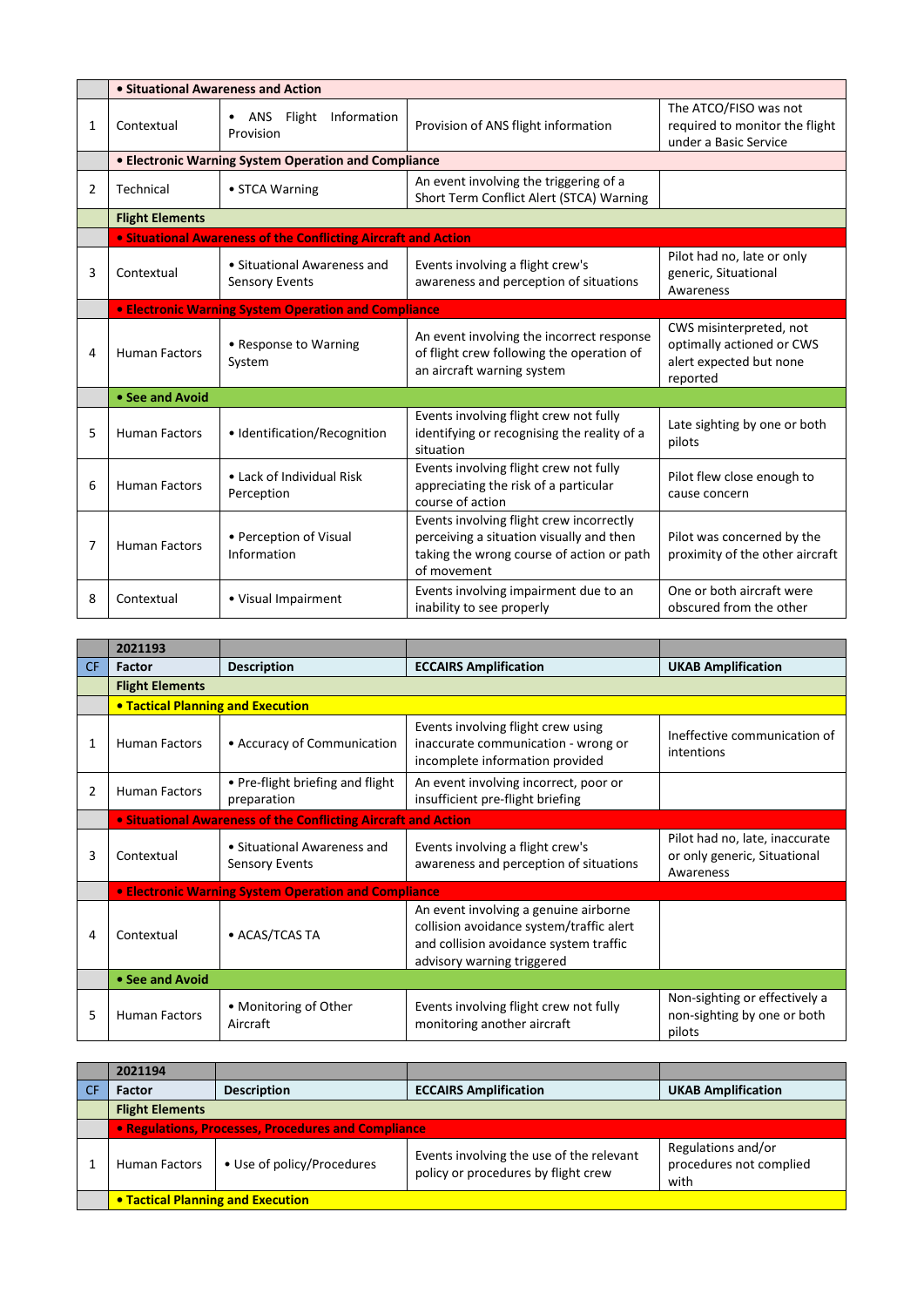| 2 | <b>Human Factors</b> | • Communications by Flight<br>Crew with ANS                    | An event related to the communications<br>between the flight crew and the air<br>navigation service.                        | Pilot did not request<br>appropriate ATS service or<br>communicate with<br>appropriate provider |
|---|----------------------|----------------------------------------------------------------|-----------------------------------------------------------------------------------------------------------------------------|-------------------------------------------------------------------------------------------------|
| 3 | <b>Human Factors</b> | • Insufficient Decision/Plan                                   | Events involving flight crew not making a<br>sufficiently detailed decision or plan to<br>meet the needs of the situation   | Inadequate plan adaption                                                                        |
|   |                      | • Situational Awareness of the Conflicting Aircraft and Action |                                                                                                                             |                                                                                                 |
| 4 | Contextual           | • Situational Awareness and<br><b>Sensory Events</b>           | Events involving a flight crew's<br>awareness and perception of situations                                                  | Pilot had no, late, inaccurate<br>or only generic, Situational<br>Awareness                     |
|   | • See and Avoid      |                                                                |                                                                                                                             |                                                                                                 |
| 5 | <b>Human Factors</b> | • Identification/Recognition                                   | Events involving flight crew not fully<br>identifying or recognising the reality of a<br>situation                          | Late sighting by one or both<br>pilots                                                          |
| 6 | Contextual           | • Loss of Separation                                           | An event involving a loss of separation<br>between aircraft                                                                 | Pilot flew into conflict                                                                        |
|   | • Outcome Events     |                                                                |                                                                                                                             |                                                                                                 |
|   | Contextual           | • Near Airborne Collision with<br>Aircraft                     | An event involving a near collision by an<br>aircraft with an aircraft, balloon, dirigible<br>or other piloted air vehicles |                                                                                                 |

|     | 2021197                |                                                                |                                                                                                                             |                                                                                   |
|-----|------------------------|----------------------------------------------------------------|-----------------------------------------------------------------------------------------------------------------------------|-----------------------------------------------------------------------------------|
| CF. | <b>Factor</b>          | <b>Description</b>                                             | <b>ECCAIRS Amplification</b>                                                                                                | <b>UKAB Amplification</b>                                                         |
|     | <b>Flight Elements</b> |                                                                |                                                                                                                             |                                                                                   |
|     |                        | • Situational Awareness of the Conflicting Aircraft and Action |                                                                                                                             |                                                                                   |
| 1   | Contextual             | • Situational Awareness and<br>Sensory Events                  | Events involving a flight crew's<br>awareness and perception of situations                                                  | Pilot had no, late or only<br>generic, inaccurate<br><b>Situational Awareness</b> |
|     |                        | <b>• Electronic Warning System Operation and Compliance</b>    |                                                                                                                             |                                                                                   |
|     | Contextual             | • Other warning system<br>operation                            | An event involving a genuine warning<br>from an airborne system other than<br>TCAS.                                         |                                                                                   |
|     | • See and Avoid        |                                                                |                                                                                                                             |                                                                                   |
| 3   | <b>Human Factors</b>   | • Monitoring of Other<br>Aircraft                              | Events involving flight crew not fully<br>monitoring another aircraft                                                       | Non-sighting or effectively a<br>non-sighting by one or both<br>pilots            |
|     | • Outcome Events       |                                                                |                                                                                                                             |                                                                                   |
| 4   | Contextual             | • Near Airborne Collision with<br>Aircraft                     | An event involving a near collision by an<br>aircraft with an aircraft, balloon, dirigible<br>or other piloted air vehicles |                                                                                   |

|           | 2021199                                  |                                                     |                                                                                                              |                                                                                                |  |
|-----------|------------------------------------------|-----------------------------------------------------|--------------------------------------------------------------------------------------------------------------|------------------------------------------------------------------------------------------------|--|
| <b>CF</b> | <b>Factor</b>                            | <b>Description</b>                                  | <b>ECCAIRS Amplification</b>                                                                                 | <b>UKAB Amplification</b>                                                                      |  |
|           | <b>Ground Elements</b>                   |                                                     |                                                                                                              |                                                                                                |  |
|           |                                          | <b>.</b> Situational Awareness and Action           |                                                                                                              |                                                                                                |  |
|           | <b>Human Factors</b>                     | Information<br>• ANS Traffic<br>Provision           | Provision of ANS traffic information                                                                         | TI not provided, inaccurate,<br>inadequate, or late                                            |  |
| 2         | Contextual                               | • Traffic Management<br><b>Information Action</b>   | An event involving traffic management<br>information actions                                                 | The ground element had only<br>generic, late, no or inaccurate<br><b>Situational Awareness</b> |  |
|           | <b>Flight Elements</b>                   |                                                     |                                                                                                              |                                                                                                |  |
|           |                                          | • Regulations, Processes, Procedures and Compliance |                                                                                                              |                                                                                                |  |
| 3         | <b>Human Factors</b>                     | • Use of policy/Procedures                          | Events involving the use of the relevant<br>policy or procedures by flight crew                              | Regulations and/or<br>procedures not complied<br>with                                          |  |
|           | <b>• Tactical Planning and Execution</b> |                                                     |                                                                                                              |                                                                                                |  |
| 4         | <b>Human Factors</b>                     | • Accuracy of Communication                         | Events involving flight crew using<br>inaccurate communication - wrong or<br>incomplete information provided | Ineffective communication of<br>intentions                                                     |  |
| 5         | <b>Human Factors</b>                     | • Action Performed<br>Incorrectly                   | Events involving flight crew performing<br>the selected action incorrectly                                   | Incorrect or ineffective<br>execution                                                          |  |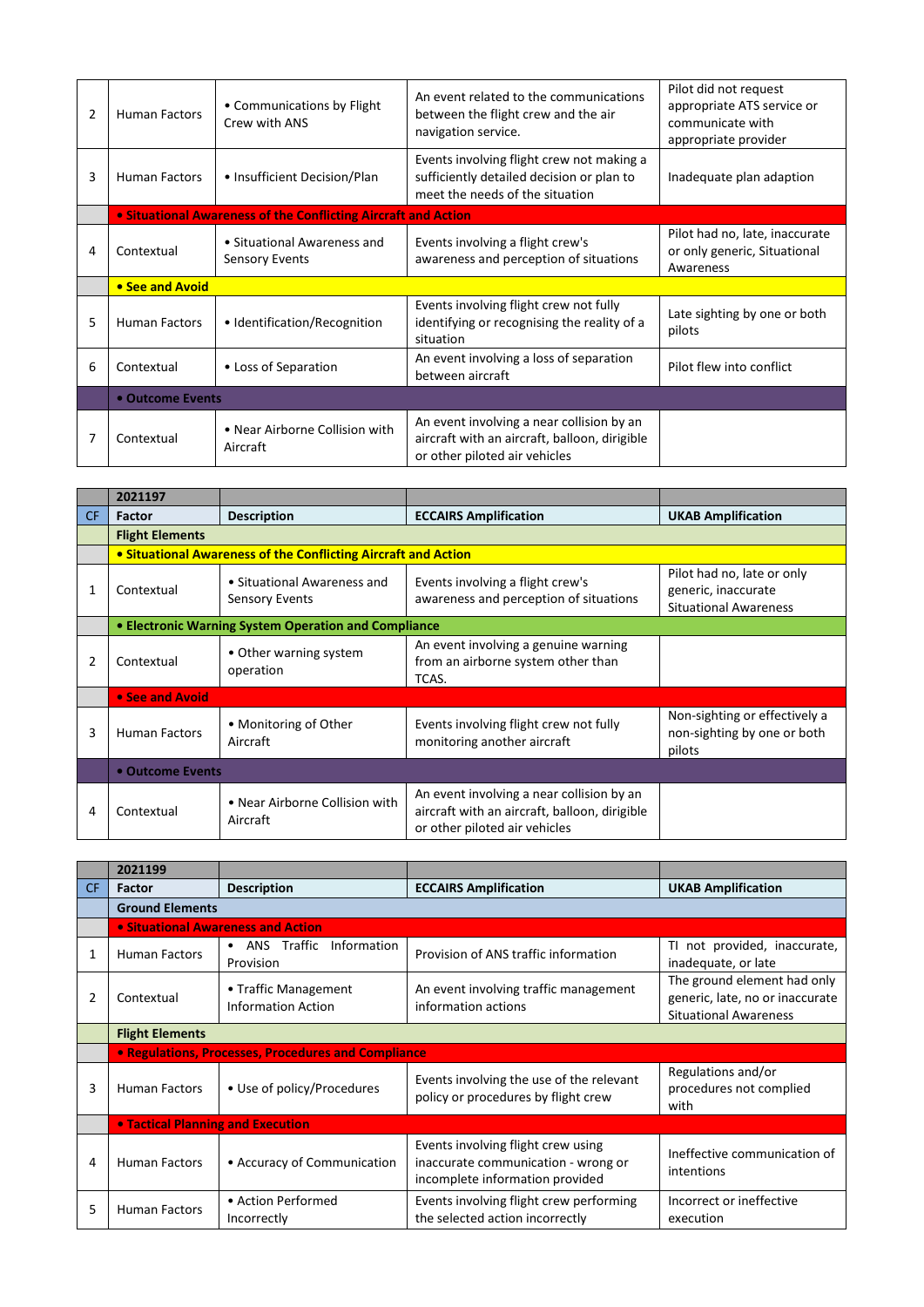| 6  | <b>Human Factors</b> | • Monitoring of Environment                                    | Events involving flight crew not to<br>appropriately monitoring the<br>environment                                                                    | Did not avoid/conform with<br>the pattern of traffic already<br>formed      |
|----|----------------------|----------------------------------------------------------------|-------------------------------------------------------------------------------------------------------------------------------------------------------|-----------------------------------------------------------------------------|
| 7  | <b>Human Factors</b> | • Pre-flight briefing and flight<br>preparation                | An event involving incorrect, poor or<br>insufficient pre-flight briefing                                                                             |                                                                             |
|    |                      | • Situational Awareness of the Conflicting Aircraft and Action |                                                                                                                                                       |                                                                             |
| 8  | Contextual           | • Situational Awareness and<br><b>Sensory Events</b>           | Events involving a flight crew's<br>awareness and perception of situations                                                                            | Pilot had no, late, inaccurate<br>or only generic, Situational<br>Awareness |
|    |                      | <b>• Electronic Warning System Operation and Compliance</b>    |                                                                                                                                                       |                                                                             |
| 9  | Technical            | • ACAS/TCAS System Failure                                     | An event involving the system which<br>provides information to determine<br>aircraft position and is primarily<br>independent of ground installations | Incompatible CWS equipment                                                  |
|    | • See and Avoid      |                                                                |                                                                                                                                                       |                                                                             |
| 10 | <b>Human Factors</b> | • Identification/Recognition                                   | Events involving flight crew not fully<br>identifying or recognising the reality of a<br>situation                                                    | Late sighting by one or both<br>pilots                                      |
| 11 | <b>Human Factors</b> | • Perception of Visual<br>Information                          | Events involving flight crew incorrectly<br>perceiving a situation visually and then<br>taking the wrong course of action or path<br>of movement      | Pilot was concerned by the<br>proximity of the other<br>aircraft            |
|    | • Outcome Events     |                                                                |                                                                                                                                                       |                                                                             |
| 12 | Contextual           | • Near Airborne Collision with<br>Aircraft                     | An event involving a near collision by an<br>aircraft with an aircraft, balloon, dirigible<br>or other piloted air vehicles                           |                                                                             |

|           | 2021201                            |                                                                |                                                                                                                                                  |                                                                                             |  |
|-----------|------------------------------------|----------------------------------------------------------------|--------------------------------------------------------------------------------------------------------------------------------------------------|---------------------------------------------------------------------------------------------|--|
| <b>CF</b> | <b>Factor</b>                      | <b>Description</b>                                             | <b>ECCAIRS Amplification</b>                                                                                                                     | <b>UKAB Amplification</b>                                                                   |  |
|           | <b>Ground Elements</b>             |                                                                |                                                                                                                                                  |                                                                                             |  |
|           | • Situational Awareness and Action |                                                                |                                                                                                                                                  |                                                                                             |  |
| 1         | <b>Human Factors</b>               | • ANS Traffic<br>Information<br>Provision                      | Provision of ANS traffic information                                                                                                             | TI not provided, inaccurate,<br>inadequate, or late                                         |  |
|           | <b>Flight Elements</b>             |                                                                |                                                                                                                                                  |                                                                                             |  |
|           |                                    | • Situational Awareness of the Conflicting Aircraft and Action |                                                                                                                                                  |                                                                                             |  |
| 2         | Contextual                         | • Situational Awareness and<br><b>Sensory Events</b>           | Events involving a flight crew's<br>awareness and perception of situations                                                                       | Pilot had no, late or only<br>generic, Situational<br>Awareness                             |  |
|           |                                    | • Electronic Warning System Operation and Compliance           |                                                                                                                                                  |                                                                                             |  |
| 3         | <b>Human Factors</b>               | • Response to Warning<br>System                                | An event involving the incorrect response<br>of flight crew following the operation of<br>an aircraft warning system                             | CWS misinterpreted, not<br>optimally actioned or CWS<br>alert expected but none<br>reported |  |
|           | • See and Avoid                    |                                                                |                                                                                                                                                  |                                                                                             |  |
| 4         | <b>Human Factors</b>               | • Monitoring of Other<br>Aircraft                              | Events involving flight crew not fully<br>monitoring another aircraft                                                                            | Non-sighting or effectively a<br>non-sighting by one or both<br>pilots                      |  |
| 5         | <b>Human Factors</b>               | • Perception of Visual<br>Information                          | Events involving flight crew incorrectly<br>perceiving a situation visually and then<br>taking the wrong course of action or path<br>of movement | Pilot was concerned by the<br>proximity of the other aircraft                               |  |
| 6         | Contextual                         | • Visual Impairment                                            | Events involving impairment due to an<br>inability to see properly                                                                               | One or both aircraft were<br>obscured from the other                                        |  |
|           | • Outcome Events                   |                                                                |                                                                                                                                                  |                                                                                             |  |
| 7         | Contextual                         | • Near Airborne Collision with<br>Aircraft                     | An event involving a near collision by an<br>aircraft with an aircraft, balloon, dirigible<br>or other piloted air vehicles                      |                                                                                             |  |

| 2021202                 |                    |                              |                           |  |
|-------------------------|--------------------|------------------------------|---------------------------|--|
| Factor                  | <b>Description</b> | <b>ECCAIRS Amplification</b> | <b>UKAB Amplification</b> |  |
| <b>Ground Elements</b>  |                    |                              |                           |  |
| • Manning and Equipment |                    |                              |                           |  |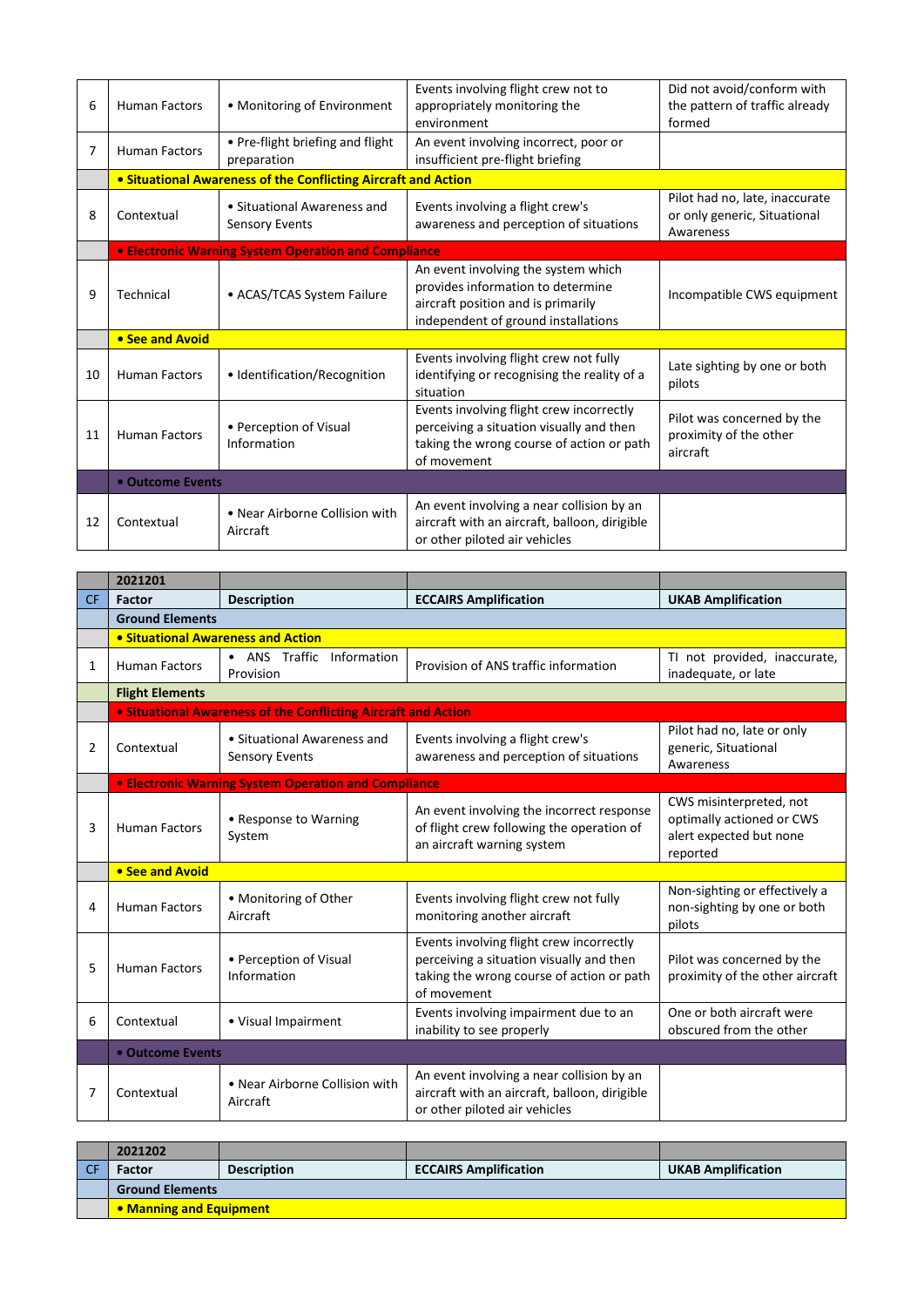| $\mathbf{1}$   | <b>Human Factors</b>                     | • ATM Leadership and<br>Supervision                                   | An event related to the leadership and<br>supervision of ATM activities.                                                                                    |                                                                                                |
|----------------|------------------------------------------|-----------------------------------------------------------------------|-------------------------------------------------------------------------------------------------------------------------------------------------------------|------------------------------------------------------------------------------------------------|
| $\overline{2}$ | <b>Human Factors</b>                     | • Recurrent/OJT Instruction<br>or Training                            | Events involving on the job training of<br>individuals/ personnel                                                                                           |                                                                                                |
|                |                                          | <b>• Situational Awareness and Action</b>                             |                                                                                                                                                             |                                                                                                |
| 3              | <b>Human Factors</b>                     | • ANS Traffic Information<br>Provision                                | Provision of ANS traffic information                                                                                                                        | TI not provided, inaccurate,<br>inadequate, or late                                            |
| 4              | <b>Human Factors</b>                     | • ATM Coordination                                                    | Coordination related issues (external as<br>well as internal)                                                                                               |                                                                                                |
| 5              | <b>Human Factors</b>                     | • Expectation/Assumption                                              | Events involving an individual or a crew/<br>team acting on the basis of expectation<br>or assumptions of a situation that is<br>different from the reality |                                                                                                |
| 6              | Contextual                               | • Traffic Management<br><b>Information Action</b>                     | An event involving traffic management<br>information actions                                                                                                | The ground element had only<br>generic, late, no or inaccurate<br><b>Situational Awareness</b> |
|                | <b>Flight Elements</b>                   |                                                                       |                                                                                                                                                             |                                                                                                |
|                | <b>• Tactical Planning and Execution</b> |                                                                       |                                                                                                                                                             |                                                                                                |
| 7              | <b>Human Factors</b>                     | • Action Performed<br>Incorrectly                                     | Events involving flight crew performing<br>the selected action incorrectly                                                                                  | Incorrect or ineffective<br>execution                                                          |
| 8              | <b>Human Factors</b>                     | • Monitoring of Environment                                           | Events involving flight crew not to<br>appropriately monitoring the<br>environment                                                                          | Did not avoid/conform with<br>the pattern of traffic already<br>formed                         |
|                |                                          | <b>• Situational Awareness of the Conflicting Aircraft and Action</b> |                                                                                                                                                             |                                                                                                |
| 9              | Contextual                               | • Situational Awareness and<br><b>Sensory Events</b>                  | Events involving a flight crew's<br>awareness and perception of situations                                                                                  | Pilot had no, late, inaccurate<br>or only generic, Situational<br>Awareness                    |
|                |                                          | <b>• Electronic Warning System Operation and Compliance</b>           |                                                                                                                                                             |                                                                                                |
| 10             | Contextual                               | • ACAS/TCAS TA                                                        | An event involving a genuine airborne<br>collision avoidance system/traffic alert<br>and collision avoidance system traffic<br>advisory warning triggered   |                                                                                                |
| 11             | Contextual                               | • Other warning system<br>operation                                   | An event involving a genuine warning<br>from an airborne system other than<br>TCAS.                                                                         |                                                                                                |
|                | • See and Avoid                          |                                                                       |                                                                                                                                                             |                                                                                                |
| 12             | <b>Human Factors</b>                     | • Monitoring of Other<br>Aircraft                                     | Events involving flight crew not fully<br>monitoring another aircraft                                                                                       | Non-sighting or effectively a<br>non-sighting by one or both<br>pilots                         |
| 13             | <b>Human Factors</b>                     | • Perception of Visual<br>Information                                 | Events involving flight crew incorrectly<br>perceiving a situation visually and then<br>taking the wrong course of action or path<br>of movement            | Pilot was concerned by the<br>proximity of the other aircraft                                  |

|     | 2021203                           |                                                                |                                                                                                                                                       |                                                                             |
|-----|-----------------------------------|----------------------------------------------------------------|-------------------------------------------------------------------------------------------------------------------------------------------------------|-----------------------------------------------------------------------------|
| CF. | <b>Factor</b>                     | <b>Description</b>                                             | <b>ECCAIRS Amplification</b>                                                                                                                          | <b>UKAB Amplification</b>                                                   |
|     | <b>Flight Elements</b>            |                                                                |                                                                                                                                                       |                                                                             |
|     | • Tactical Planning and Execution |                                                                |                                                                                                                                                       |                                                                             |
|     | <b>Human Factors</b>              | • Pre-flight briefing and flight<br>preparation                | An event involving incorrect, poor or<br>insufficient pre-flight briefing                                                                             |                                                                             |
|     |                                   | • Situational Awareness of the Conflicting Aircraft and Action |                                                                                                                                                       |                                                                             |
|     | Contextual                        | • Situational Awareness and<br><b>Sensory Events</b>           | Events involving a flight crew's<br>awareness and perception of situations                                                                            | Pilot had no, late, inaccurate<br>or only generic, Situational<br>Awareness |
|     |                                   | <b>• Electronic Warning System Operation and Compliance</b>    |                                                                                                                                                       |                                                                             |
| 3   | Technical                         | • ACAS/TCAS System Failure                                     | An event involving the system which<br>provides information to determine<br>aircraft position and is primarily<br>independent of ground installations | Incompatible CWS equipment                                                  |